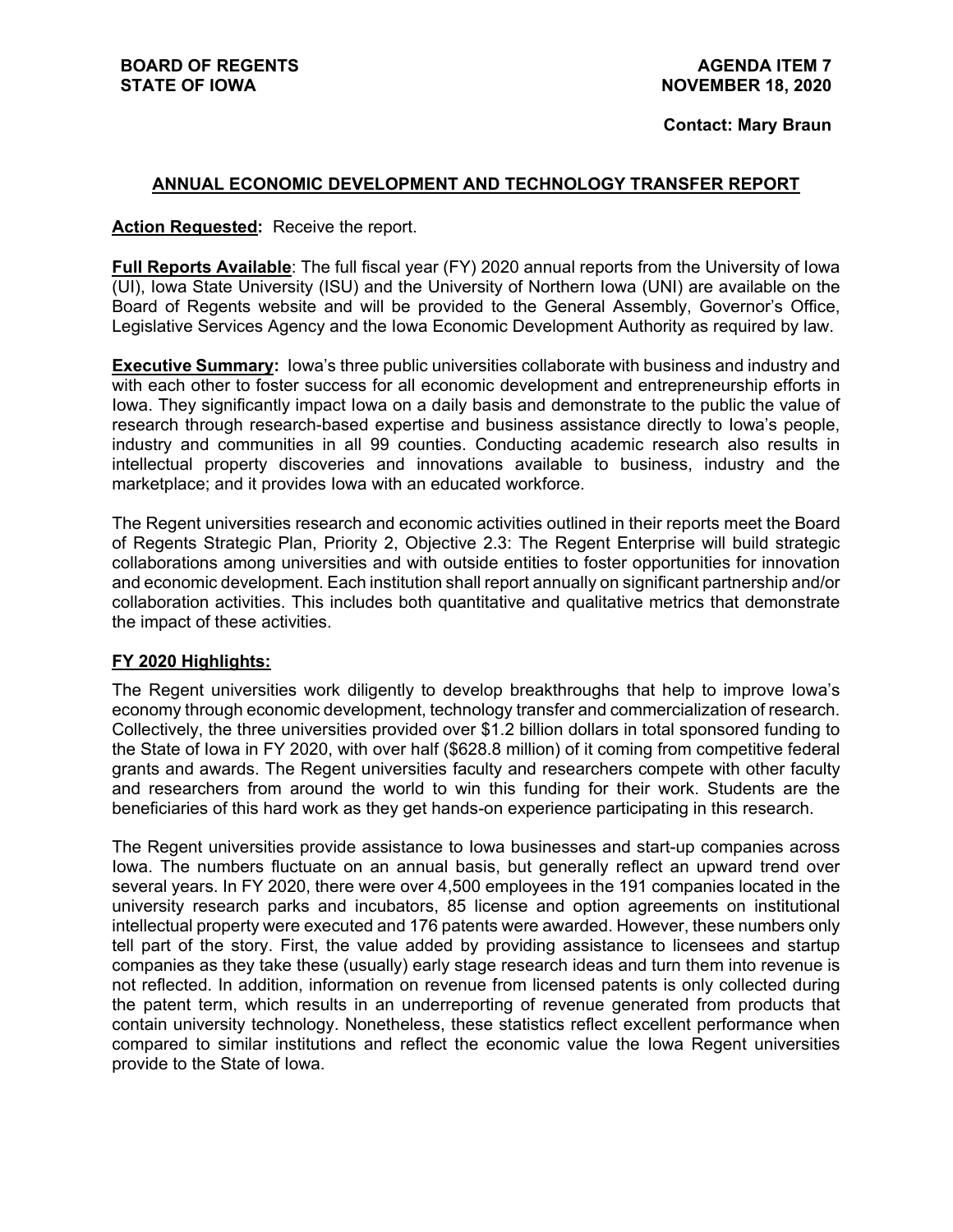### **BOARD OF REGENTS STATE OF IOWA**

The below charts show the combined statistics for the three universities over the past five fiscal years, FY 2016 through FY 2020. See the chart at end of the docket item for the details from each university.

| <b>Licenses, Intellectual Property and Patents</b>                                       | <b>FY</b><br>2016 | <b>FY</b><br>2017 | <b>FY</b><br>2018 | <b>FY</b><br>2019 | <b>FY</b><br>2020 |  |
|------------------------------------------------------------------------------------------|-------------------|-------------------|-------------------|-------------------|-------------------|--|
| Patent applications filed                                                                | 438               | 305               | 299               | 260               | 250               |  |
| Patents awarded                                                                          | 84                | 59                | 117               | 88                | 176               |  |
| Disclosures of intellectual property                                                     | 304               | 234               | 299               | 259               | 237               |  |
| Total license and option agreements executed<br>on institutional intellectual property   | 125               | 145               | 104               | 96                | 85                |  |
| License and option agreements executed on<br>institutional intellectual property in lowa | 66                | 59                | 32                | 38                | 34                |  |
| License and option agreements yielding income                                            | 290               | 330               | 322               | 292               | 260               |  |
| Revenue to lowa companies as a result of<br>licensed technology                          | \$9.6 M           | \$14.1 M          | \$41.7 M          | \$13 M            | \$10.3 M          |  |
| Royalties and license fee income                                                         | \$4.9 M           | \$5 M             | \$6.2 M           | \$4.6 M           | \$4.6 M           |  |

| <b>Companies</b>                                                 | FY<br>2016 | <b>FY</b><br>2017 | <b>FY</b><br>2018 | <b>FY</b><br>2019 | <b>FY</b><br>2020 |
|------------------------------------------------------------------|------------|-------------------|-------------------|-------------------|-------------------|
| Total startup companies formed through<br>licensing activities   | 28         | 29                |                   | 10                |                   |
| Startup companies formed in lowa through<br>licensing activities | 21         | 21                | 5                 | 9                 | 5                 |
| Startup companies formed through UNI<br>assistance               | 142        | 134               | 96                | 94                | 99                |
| Companies in research parks and incubators                       | 162        | 185               | 179               | 189               | 191               |
| New companies in research parks and<br>incubators                | 35         | 66                | 60                | 168               | 72                |
| Employees in companies in research parks and<br>incubators       | 3,460      | 3,493             | 3,673             | 4,766             | 4,596             |

| <b>Income and Funding</b>                   | <b>FY 2016</b> | <b>FY 2017</b> | <b>FY 2018</b> | <b>FY 2019</b> | <b>FY 2020</b> |
|---------------------------------------------|----------------|----------------|----------------|----------------|----------------|
| Total sponsored funding                     | \$1,016.8 M    | \$1,099.1 M    | \$1,102.7 M    | \$1,098.5 M    | \$1,2078 M     |
| Sponsored funding from federal<br>grants    | \$490.2 M      | \$465.6 M      | \$518.2 M      | \$540.4 M      | \$628.8 M      |
| <b>Total Corporate-sponsored</b><br>funding | \$129.7 M      | \$145.7 M      | \$143.7 M      | \$135.3 M      | \$143.3 M      |
| Corporate-sponsored funding<br>in Iowa      | \$21.2 M       | \$25.7 M       | \$23.1 M       | \$32.2 M       | \$21.6 M       |

State Appropriations. In FY 2020, the Iowa General Assembly appropriated \$10.2 million in total funding for economic development, technology transfer and commercialization of research to the three Regent universities, an increase of \$1.5 million from FY 2019. The two new appropriations in FY 2020, totaling \$1.5 million, are divided as follows:

• \$1.1 million to ISU and UI for a biosciences innovation program. The Board had requested \$4.0 million. The funding is divided \$825,000 to ISU and \$275,000 to UI. The funding will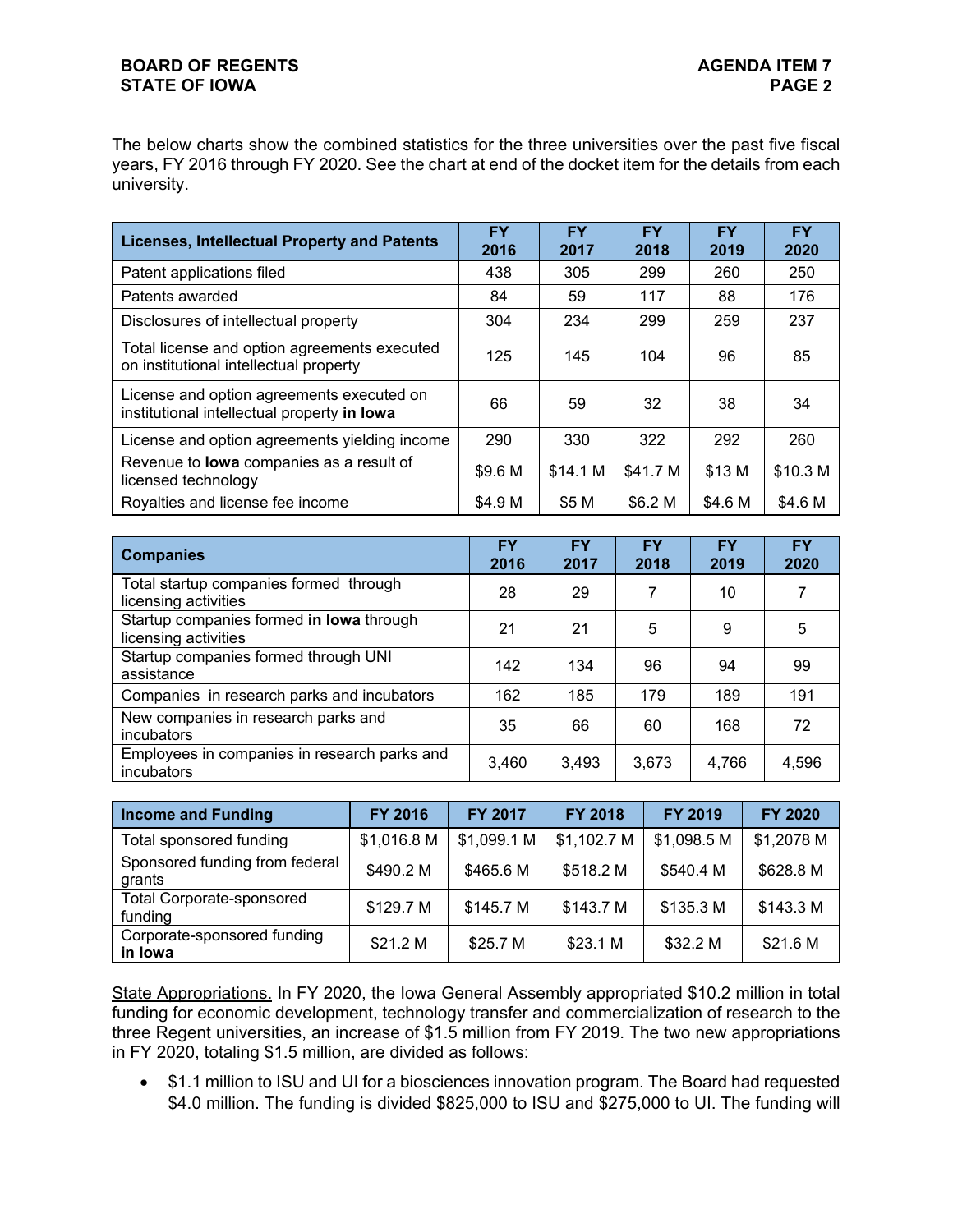start the four bioscience platforms identified in the TEConomy report where Iowa has the greatest likelihood of achieving a differentiated leadership position to grow and diversify the state's economy: biobased chemicals, precision and digital agriculture, vaccines and immunotherapeutics, and medical devices. The funding will facilitate technology transfer, incubate start-ups and accelerate technology transfer, attract external funding and provide innovation ecosystem services, and develop a skilled workforce.

• \$400,000 to UNI for the expansion of the Metal Casting Center's additive manufacturing capabilities related to investment castings technology and industry support, which fully funds the Board's request.

The remaining \$8.7 million allocated to the Regent universities, from the Skilled Worker and Job Creation Fund (SWJCF), has not changed since creation of the fund in FY 2014:

- \$3 million to the Regents Innovation Fund, which is used in the areas related to technology commercialization, marketing, entrepreneurship, business growth, and infrastructure projects and programs needed to assist in implantation of activities under Iowa Code chapter 262B (Commercialization of Research). The Regent universities invest the funds received from the legislature in opportunities that yield successful startups, innovative business assistance, and critical research leading to commercialization. The universities are required to match the funding on a one-to-one basis from non-state resources. Research grants, private investors or companies interested in a project, and other university funds are often used as match dollars. The legislation divides the funding: 35% to UI, 35% to ISU, and 30% to UNI.
- \$2 million to UI for implementing the entrepreneurship and economic growth initiative. The appropriation is used to expand public/private partnerships and programing through the Pappajohn Entrepreneurial Center.
- \$209,000 to UI for the UI Research Park, Technology Innovation Center and UI Pharmaceuticals (formerly Advanced Drug Development program). UI must direct expenditures for research toward projects that will provide economic stimulus for Iowa and emphasize providing services to Iowa-based companies.
- \$2.4 million to ISU for small business development centers, the ISU Research Park and the Center for Industrial Research and Service. At least \$735,728 must be allocated for purposes of funding small business development centers. ISU is to direct expenditures for research toward projects that will provide economic stimulus for Iowa and emphasize providing services to Iowa-based companies. The industrial incentive program must focus on Iowa industrial sectors and seek contributions and in-kind donations from businesses, industrial foundations, and trade associations, and that moneys for the Center for Industrial Research and Service industrial incentive program can only be allocated for projects which are matched by private sector moneys for directed contract research or for nondirected research. The match required of small businesses for directed contract research or for nondirected research shall be \$1 for each \$3 of state funds. The match required for other businesses for directed contract research or for nondirected research shall be \$1 for each \$1 of state funds. The match required of industrial foundations or trade associations shall be \$1 for each \$1 of state funds.
- \$1.07 million to UNI for the Metal Casting Center, the MyEntreNet internet application, and the Institute for Decision Making. UNI must allocate at least \$617,638 for purposes of support of entrepreneurs through the university's Center for Business Growth and Innovation and Advance Iowa program. UNI must direct expenditures for research toward projects that will provide economic stimulus for Iowa and emphasize providing services to Iowa-based companies.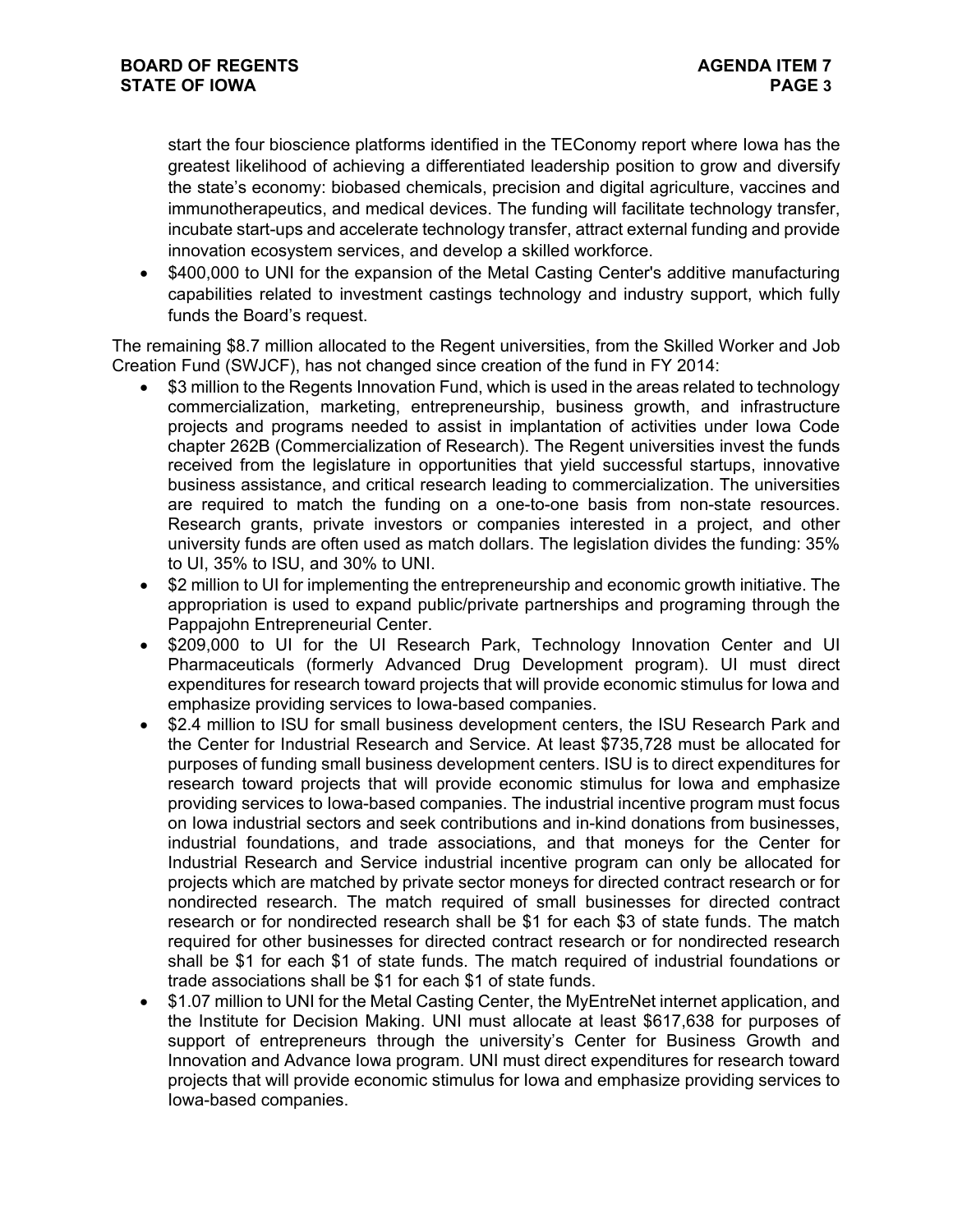# **FY 2020 University Reports Highlights**

**University of Iowa:** The UI annual economic development and technology transfer report provides a description and activities for their programs and centers in FY 2020, as well as their activities to address the many challenges posed by the COVID-19 crisis.

The University of Iowa once again has been cited as one of the 100 most innovative universities in the world by Reuters. This recognition is indicative of the impact the university can have upon the economy of Iowa and is why economic development is a component of the university's strategic plan. As the university looks to implement its strategic plan through specific strategies, it is important to note that the university is focused on supporting the translation of intellectual work into applications and solutions which enhance economic development and impact the lives of citizens. This strategy is implemented through:

- Creating increased opportunities for entrepreneurial education, new venture creation, and technology transfer, with a specific focus in medtech and edtech innovation; and
- Connecting faculty, staff and students to organizations and subject matter experts to solve unmet needs in social, health, technical and business problems.

Their annual report provides accomplishments from the eight economic development initiatives:

- 1. Protostudios, a state-of-the-art, rapid-prototyping facility that works with UI researchers, researchers from other Iowa universities and healthcare institutions and community members to develop fully functional prototypes of product ideas, allowing innovators to test, redesign and determine manufacturing paths and demonstrate usability to investors. Protostudios primary focus is on biomedical and electronics prototyping with access to 3D printers (plastics, metals, ceramics) milling, laser/wet jet cutter, printed circuit board fabrication, and consulting from on-staff industrial designers and engineers. Anatomical modeling of human organs prior to complex surgeries is developing into a key value add of Protostudios.
- 2. UI Research Park, leases building sites and space to growing technology companies that require sustained research relationships with the university. The park is home to a worldclass business incubator program that has nurtured over 100 UI start-ups and other new ventures since its founding. Incubator tenant companies can draw on both the research and business resources of the university, including access to UI libraries, hazardous waste management services, support for SBIR/STTR grants (Small Business Innovation Research/Small Business Technology Transfer federal grants), educational seminars, networking opportunities, and shipping/package handling.
- 3. Translational Research Incubator, serves as the wet-lab counterpart to Protostudio's drylab program. The TRI space, located in the Medical Laboratories building on the university's campus is a complement to the UI Research Park as it can house up to four early-stage research-based biomedical or life science companies focused on commercializing technology developed at the University of Iowa.
- 4. UI Research Foundation, works in conjunction with faculty and staff researchers to transfer their research from the lab to the global marketplace. UIRF assists researchers in securing intellectual property (IP) protection, marketing new technologies, and collaborating with and licensing to industry partners. UIRF also supports faculty start-ups,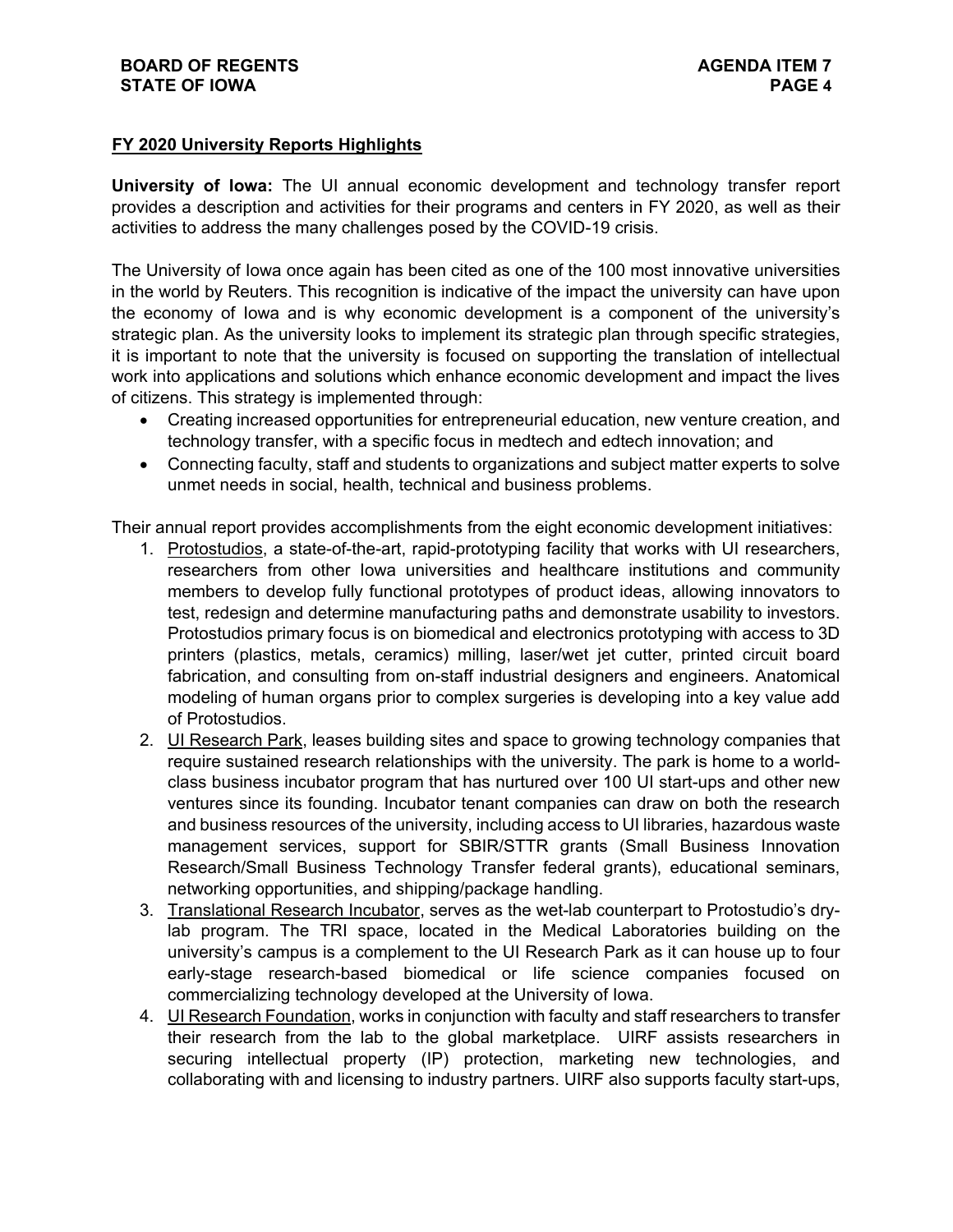through streamlined agreements, connections to resources, patent prosecution management and strategy, and funding referrals.

- 5. UI Ventures, assists university faculty and staff in creating new companies based upon their research. It facilitates connections between the faculty and outside mentors, services and investors and serves as a liaison between the company and university services. Working closely to support the UI Research Foundation, UI Ventures actively engages with outside investors and business experts to improve visibility of UI companies, and bring business expertise to campus. In addition, UI Ventures manages the TRI incubator and operates the MADE program to encourage faculty and staff innovation and entrepreneurship throughout campus.
- 6. MADE, is a manufacturing and e-commerce initiative launched in FY 2018. Iowa MADE is a first of its kind program, in the nation, whose mission is to encourage and facilitate the UI community to bring innovative, need-based products to market with the goal of enhancing economic development at the university as an extension of research and scholarship.
- 7. John Pappajohn Entrepreneurial Center, offers nationally recognized comprehensive entrepreneurial education programs to all Iowans. Iowa JPEC and its university partners play an important role in the development of Iowa-based technology and high-growth startup companies. Whether providing one-on-one consulting services and group training, working with start-up companies on technology transition, directing UI students on advanced field study projects, or providing training and seminars to business executives, Iowa JPEC seeks to support the next generation of entrepreneurs and business leaders.
- 8. UI Center for Advancement (UICFA). The mission of the center is to advance the UI through engagement and philanthropy, and its Corporate and Foundation Relations group promotes economic development through connecting corporate partners with the UI's strengths. In addition, the UICFA is a key player in tapping UI's extensive alumni base to support entrepreneurship and technology commercialization through monetary resources and, equally important, advice and expertise.

**Iowa State University:** The ISU annual economic development and technology transfer report provides a description and activities for their programs and centers in FY 2020, as well as their activities to address the many challenges posed by the COVID-19 crisis.

ISU promotes economic growth in Iowa by providing business and technical assistance to existing companies, supporting the creation of new companies, helping attract new companies and entrepreneurs to Iowa, creating intellectual property and moving research ideas to the market, and contributing to workforce and entrepreneurial development.

As the land-grant institution in the very first state to adopt the Morrill Act, Iowa State University wholeheartedly supports the land-grant ideals of putting science, technology and human creativity to work. Economic development is a top priority for ISU, and the university is very proud of the impact it has on both the lives of its students and the state economy. Iowa State's economic development programs, services and initiatives contribute to the overall positive net impact the university creates on Iowa's business community and return on investment it generates for students, taxpayers and society. Through President Wendy Wintersteen's Innovation and Entrepreneurship Initiative, ISU is embedding innovation and entrepreneurship more deeply into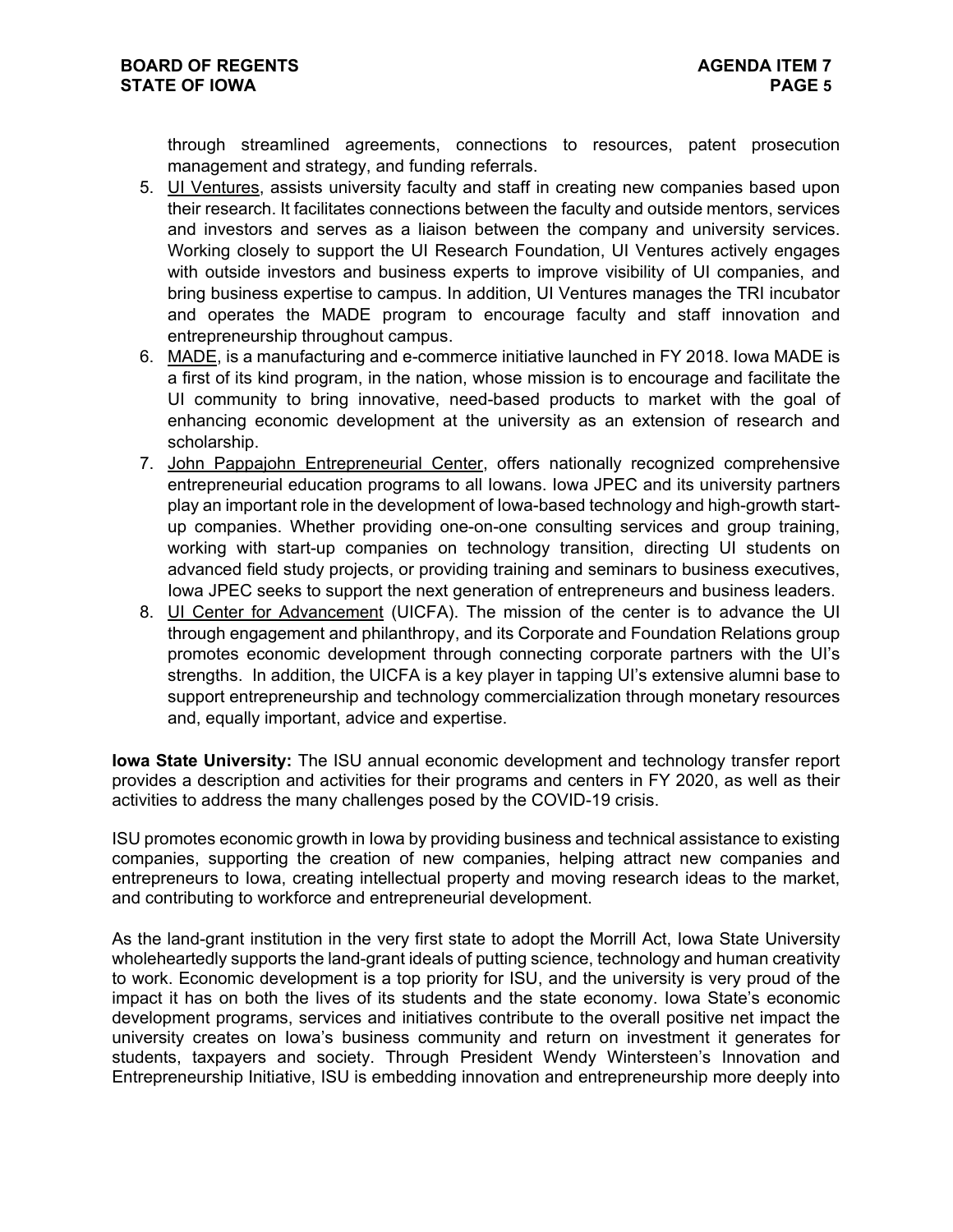their culture and curriculum. By doing so, they are cultivating the next generation of innovators and entrepreneurs while responding to the needs of their communities and the state.

ISU pioneered the first statewide extension service in 1906. The extension experiment – universities actively transferring their research and expertise to every corner of every state – was immensely successful across America and remains so today. Each year, more than a million Iowans directly benefit from ISU Extension and Outreach programs. ISU Extension and Outreach, in collaboration with ISU colleges, impacts economic development in the state through all of its programs – Community and Economic Development, as well as Agriculture and Natural Resources, Human Sciences, and 4-H Youth Development.

The Office of Economic Development and Industry Relations (EDIR) serves as the gateway to the university's expertise, capabilities, resources and facilities that support and enhance economic development throughout the state. EDIR works very closely with other university units that contribute to the university's economic development efforts and impact, including the Office of the Vice President for Extension and Outreach, the Office of the Vice President for Research and the academic colleges.

Their annual report provides accomplishments from EDIR, which consists of the following key economic development units that provide integrated and comprehensive business, technical, entrepreneurial support and educational services to ISU's clients and partners:

- 1. The Center for Industrial Research and Service (CIRAS) works with business and industry across all 99 counties to enhance their performance through service offerings in five general areas: technology, growth, productivity, leadership, and workforce. CIRAS leads three federal business outreach programs and two state-based programs, with staff and partners located across campus and across the state.
- 2. The Small Business Development Center (SBDC), administered by ISU, consists of 15 regional centers serving all 99 counties in Iowa. SBDC assists individuals interested in starting new companies and provides business services and counsel to existing small companies across Iowa to solve management problems, to improve operations, to seek financing, and to pursue new opportunities. ISU also operates two of the regional centers.
- 3. Pappajohn Center for Entrepreneurship serves entrepreneurs on campus and in the community, provides entrepreneurial opportunities for students including a student accelerator, hosts statewide and local business plan and pitch competitions and participates in university-wide academic programs in entrepreneurship ranging from a cross-campus minor to a PhD program.
- 4. ISU Research Foundation and Office of Intellectual Property and Technology Transfer protect, manage, market and license the intellectual property of ISU researchers. The licensed intellectual property rights, in ISU developed innovative technologies, provide rights which may improve the business's manufacturing costs, become a new product line, increase revenue streams or advance product market share. In addition, the ISU Research Foundation supports intellectual property work for the University of Northern Iowa. OIPTT negotiates and implements nondisclosure agreements, material transfer agreement and the industry and commodity agreements related to ISU's research collaborations with industry.
- 5. ISU Research Park provides a resource-rich environment where innovators flourish. It includes close proximity and easy access to ISU for tenant partners, which include startups and established companies that range from growing entrepreneurial ventures to global corporations. The Research Park offers high quality labs and office space, as well as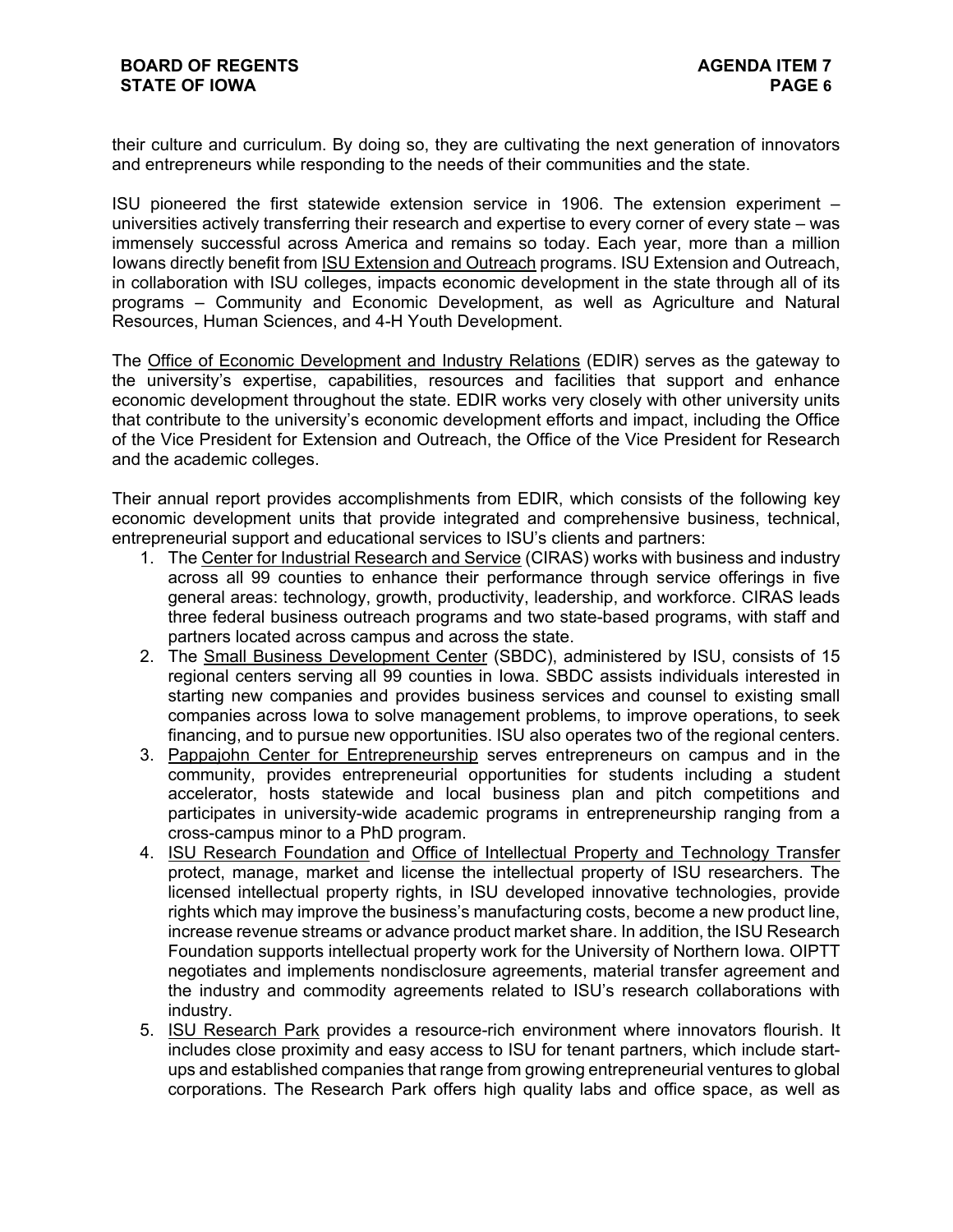numerous community events, services and amenities that support the efforts of scienceand technology-based organizations.

**University of Northern Iowa:** The UNI annual economic development and technology transfer report provides a description and activities for their programs and centers in FY 2020, as well as their activities to address the many challenges posed by the COVID-19 crisis.

UNI's economic development outreach programs are housed in the Business and Community Services (BCS) division and works toward supporting the UNI strategic goal of contributing to the economic vitality of the state. Since 2000, BCS has engaged the entire university community in its outreach efforts, including faculty, staff, students and alumni – all of whom play a critical role in enhancing economic development across Iowa. Even though COVID-19 eliminated the possibility of face-to-face interaction for nearly one-third of the year, BCS programs pivoted in their service delivery approach and programming and realized only a minor reduction in overall clients served.

Specific areas of service offered by BCS include: entrepreneurship, community and economic development, market research, environmental research, sustainability, advanced manufacturing, metal casting and additive manufacturing.

In FY 2020, UNI provided economic development assistance throughout all of Iowa's 99 counties for the 21<sup>st</sup> consecutive year. Every dollar received from the state to UNI's BCS leverages five dollars in private grants, fees or federal funding.

Their annual report provides accomplishments from the 12 programs located within BCS. Together, the programs served nearly 3,206 unique businesses and organizations in the past year and another 76,319 individuals through the IASourceLink.com entrepreneurial development system and the Business Concierge.

- 1. Advance Iowa
- 2. Center for Business Growth & Innovation
- 3. Center for Energy and Environmental Education
- 4. Geoinformatics Training, Research, Education and Extension Center (GeoTREE)
- 5. Institute for Decision Making
- 6. Iowa Waste Reduction Center
- 7. John Pappajohn Entrepreneurial Center
- 8. Metal Castings Center and Center for Additive Manufacturing
- 9. Recycling and Reuse Technology Transfer Center
- 10. Small Business Development Center
- 11. Strategic Marketing Services
- 12. Tallgrass Prairie Center